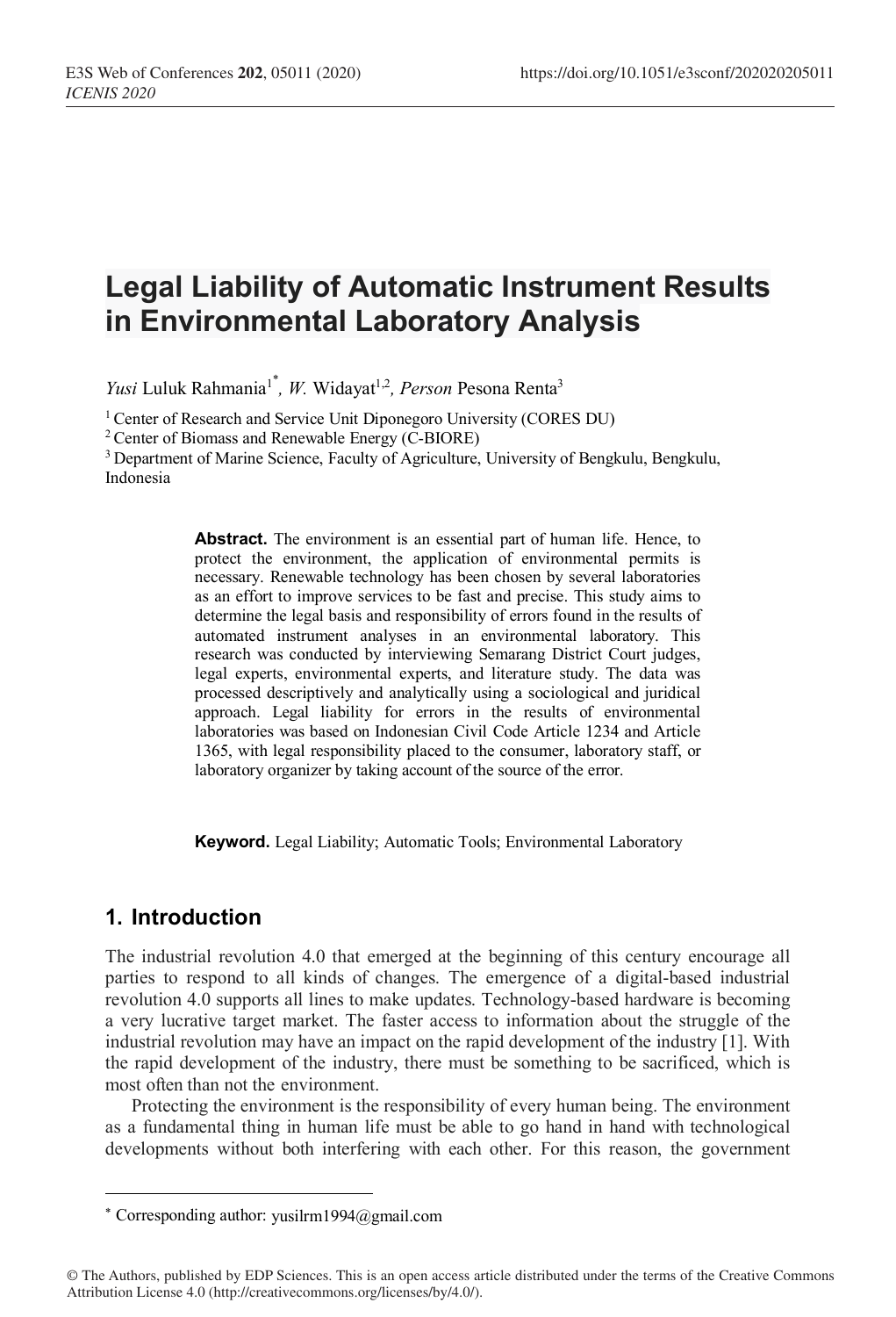through Government Regulation Number 27 of 2012 on Environmental Permits mandated every business to obtain an environmental permit. The environmental permit is defined in Article 1 of Government Regulation Number 27 of 2012 on Environmental Permits as "a permit granted to every person who carries out a business and/or activity where environmental impact assessment is necessary, to achieve environmental protection and management as a requirement to obtain a business and/or activity permit." In order to check the environmental impact – as a requirement for obtaining an environmental permit, laboratory testing is necessary. Information about the environmental impact of an industry is very dependent on laboratory results because it can prove whether said industry and/or activity has qualified in the environmental impact assessment. With the growing development of industries, laboratory testing will be in high demand as well – which presented a challenge for laboratory results to be fast and accurate. Many laboratories now use automated instruments as an effort to increase productivity and hence fulfill the need for fast and precise results. The use of automated tools is considered easier, cheaper, and more accurate. Furthermore, automated laboratory equipment can deliver a fast analysis with a very small limit detection. For example, the waste analyzer technology that has a detection limit of ppb units (part per billion). Consequently, laboratories are highly dependent on these automated instruments, thus the awareness of legal aspects regarding errors found in the results should be known by laboratory managers and the public.

## **2. Methods**

This study used sociological and juridical methods. Primary data were obtained from interviews, while secondary data were obtained from legislation regulations, books, journals, previous researches, and dictionaries that supported the analysis. Subjects in this study were Semarang District Court judges, environmental laboratory technicians, and legal practitioners. Qualitative data analysis was also used in this study.

## **3. Results**

### **3.1 Legal Liability Basis on Automatic Instrument Analysis Results in Environmental Laboratories**

Rapid technological development complicates the government to establish rules regarding the latest technology [2]. These circumstances require judges to make decisions based on existing regulations and various other considerations. Errors in the laboratory test results with automated devices have not been specifically regulated in the existing regulations, but in the event of laboratory error, sanctions would still be in effect.

Environmental laboratory consumers (companies or individuals) are protected by Law Number 8 of 1999 on Consumer Protection. In Article 1 Number 1 of Law Number 8 of 1999 on Consumer Protection is stated as follows: "Consumer protection is any effort that guarantees legal certainty to protect consumers." Therefore, environmental laboratory customers acted as consumers while laboratories acted as a provider of goods/services. Consequently, when an unexpected event happened, it was possible for consumers to sue laboratories.

The type of relation between laboratory consumers and laboratory service providers is a legal relation, in other words, it was a relation to performing certain services [3]. An agreement was formed when laboratory consumers on their own will requested for environmental analysis to the laboratory. According to the Civil Code Article 1234, engagement could be in the form of giving, to do, or not to do something. Laboratories took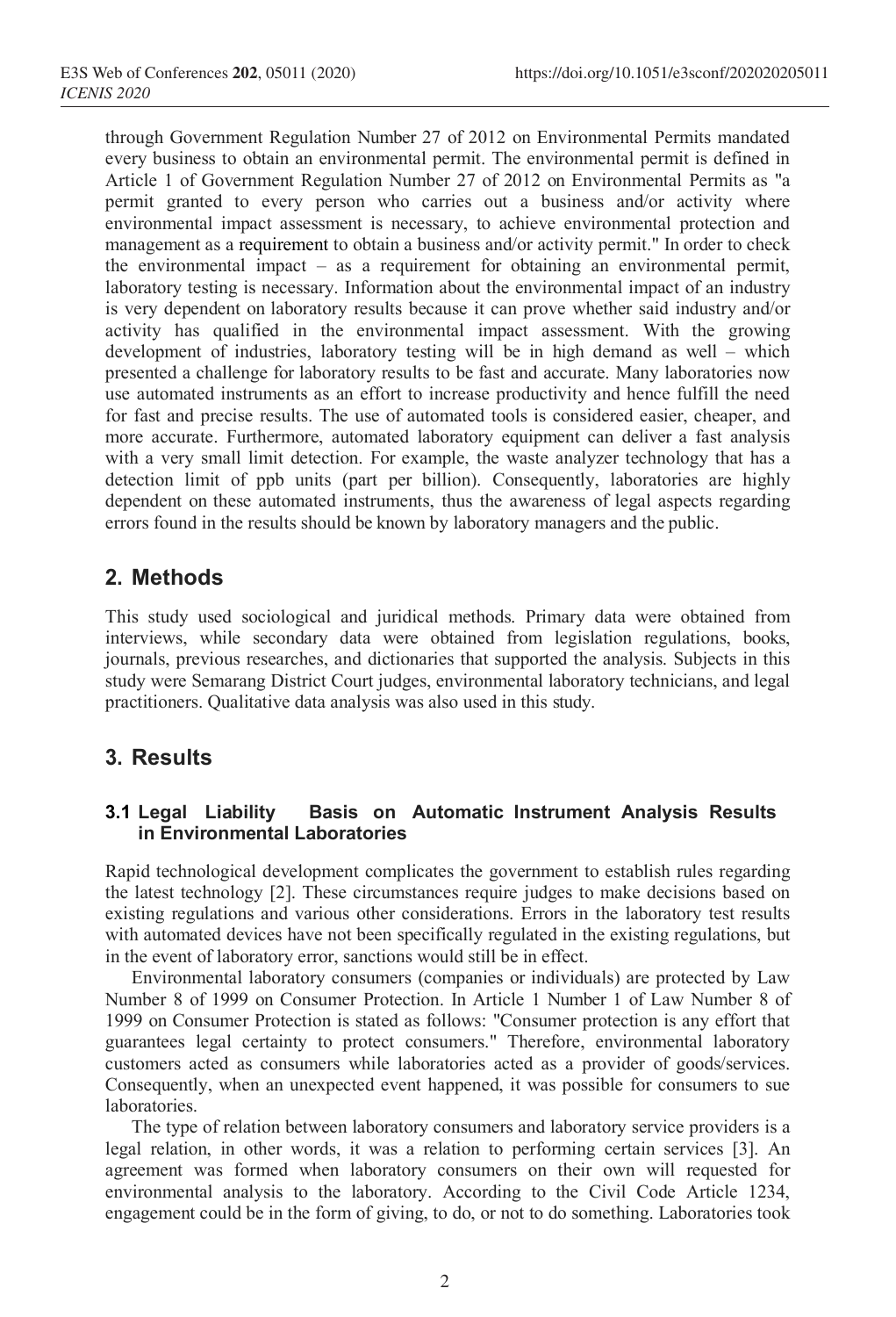part in the engagement role by providing laboratory results (giving), examining samples in accordance with what was agreed upon (doing), and not doing anything (in this case, actions outside the agreed terms). In the case of the laboratory breaching any of the three rule points, the laboratory can be said to be contract negligence.

The customers aimed to obtain laboratory results that correspond to the actual conditions by requesting laboratory analysis. When a sample is accepted by the laboratory, the latter has agreed to carry out the requested examination. Both the customer and the laboratory have the right to determine the initial conditions, one of which is the analysis method used. If both of them have agreed, then an agreement is formed between the laboratory and the customer. In the event that the laboratory produced results that do not correspond to the actual conditions, and are proven to have made a mistake, the laboratory can be called a default.

However, the prosecution could not be easily carried out as risk is a prominent factor. Risk is defined as the obligation to take the loss if there is an event due to an external fault of one of the parties that affect the object stated in the agreement [4]. In the analysis using automated instruments, risk is present, which means errors in the analysis results are plausible. A simple example could be pictured by a vending machine, which often does not give the change back or vice versa. This proves that sometimes problems will still occur in machines despite the optimal maintenance applied. Consequently, as automated instrument analysis exhibits a high risk, the exoneration clause may apply.

Exoneration clause is a clause included in an agreement where one party avoids fulfilling its obligation to pay full or limited compensation, which occurs because of agreement violation or unlawful acts [5]. The exoneration clause must be established by the laboratory to protect its workers. According to Jein Stevany Manumpil, the exoneration clause is valid in an agreement that contains risks [6].

There are other aspects besides negligence on the litigation of laboratory consumers. The laboratory organizer can also be sued for unlawful acts. Based on article 1365 of the Civil Code it states that: "Every act that violates the law, which brings harm to others, obliges those whom because of their mistakes publishes the error to compensate for the loss." In addition to unlawful act lawsuits, the laboratory can also be sued for its negligence. The claim for negligence can be seen in article 1366 of the Civil Code which contains the following: "Everyone is responsible not only for losses caused by their actions but also for losses caused by negligence or carelessness."

#### **3.2 Legal Liability of Disputes on Automated Instrument Laboratory Results**

Analysis taking place in an environmental laboratory is very complex. Most often, the analysis consists of various stages that depended and/or related to each other. If there is an error at one stage, it can result in an error in the final result. Therefore, the collaboration between consumers, laboratory organizers, and laboratory personnel are needed to produce results that are consistent with the facts on the field. If there are results that are not fitting, the judge must also understand the principle. In contrast to civil cases, generally, laboratory analysis errors caused by automated instruments need to be assessed to determine the guilty party. This is due to the fact that both consumers, laboratory operators, and laboratory management have the risk of making mistakes that could result in errors in automated instrument analysis results [7]. Laboratory analysis result errors can be categorized based on the source of the error as follows: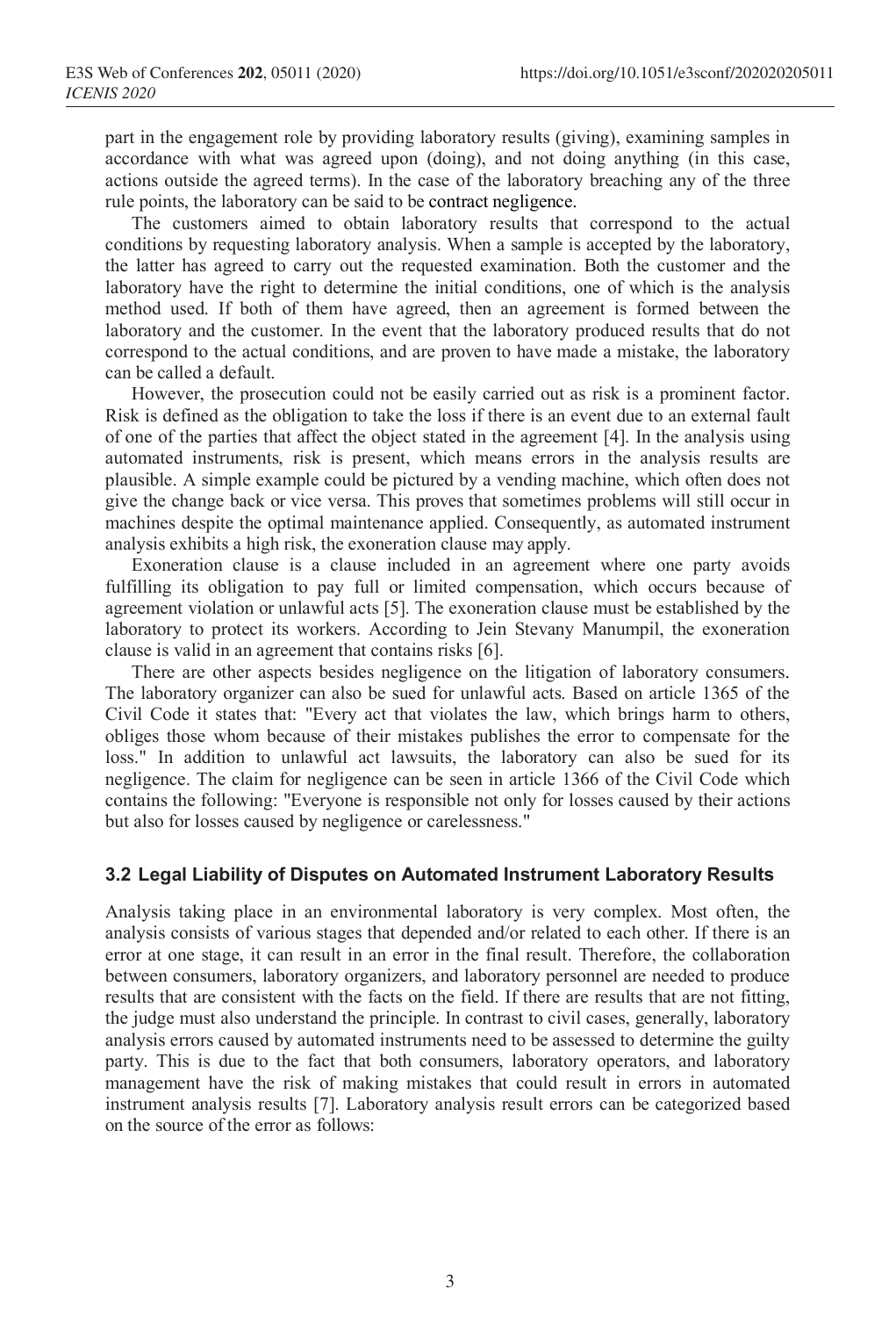#### *3.2.1 Consumer*

Consumers are those who submit environmental analysis request to the environmental laboratory. Consumers can take part in the errors of the environmental laboratory results. For example, in water analysis, if consumers took the water samples without the right procedure, the results would not correspond with the facts in the field.

Consumer compliance with laboratory instructions (in this case laboratory personnel) can also cause errors. Consumers who were dishonest regarding their data – for example, the source of the sample taken – can also contribute to the errors in the results of environmental laboratory tests. According to Hefni Effendi, water samples that have been taken must be immediately analyzed, however, if not possible, suitable storage treatment should be done [8]. Another example regarding river water sampling, if consumers are dishonest regarding the sampling time, it can also result in errors.

Therefore, judges must be careful to determine the guilty party regarding disputes in automated instrument analysis results. In laboratory analysis, there is a high chance of errors on the part of the consumers. Consequently, lab analysis errors resulting from consumer negligence is not the responsibility of the laboratory, but the responsibility of the consumer.

#### *3.2.2 Laboratory Staff*

In contrast to other laboratory analysis, the environmental analysis consists of two processes, namely sampling and sample inspection. In the sample examination, there are several laboratory personnel directly involved, including the sample collecting officer, sample examiner officer, and the results recording officer. The sample collecting officer has to carry out sampling in the field. For example, in air quality testing, laboratory personnel are required to take air samples directly at designated locations. This is due to the fact that to analyze the air quality, samples are required to be taken directly at the location. It is also plausible for laboratory personnel to make mistakes in the sampling process, for example, unfit gas analyzer positioning hence the sample taken is not representative enough. Errors in the sampling process will yield laboratory analysis result errors. Besides the sampling officer, the sample examiner is also vulnerable and has the biggest risk of making mistakes. This is due to the fact that the sample examiner conducts each stage of the analysis. It is plausible that the sample examiner, for example, made a mistake in diluting the sample. Not only the sample officers, reports or record taker officers are also vulnerable. Based on interviews with the report officers, they have admitted to making errors in reports, and was later caught at the results verification stage. Liability in the event of a laboratory error due to the negligence of the laboratory staff refers to Article 1367 of the Civil Code, which stated "A person is not only responsible for the loss due to his negligence, but also the loss due to people under his responsibility and/or effects under his supervision". However, liability as previously described does not free the responsibility of the wrongdoer. In criminal cases, errors are categorized as an individual responsibility that cannot be represented, consequently, the judge must be careful in determining the guilty party. If proven guilty, the said party who made a mistake and/or negligence can also be sanctioned according to the applicable laws, moreover, civil servants will be subjected to Government Regulation Number 11 of 2017. Whereas in the private sector, employees proven to have made a mistake and/or negligence resulting in an error in the laboratory results may be subjected to sanctions per Law No. 13 of 2003 on Labor.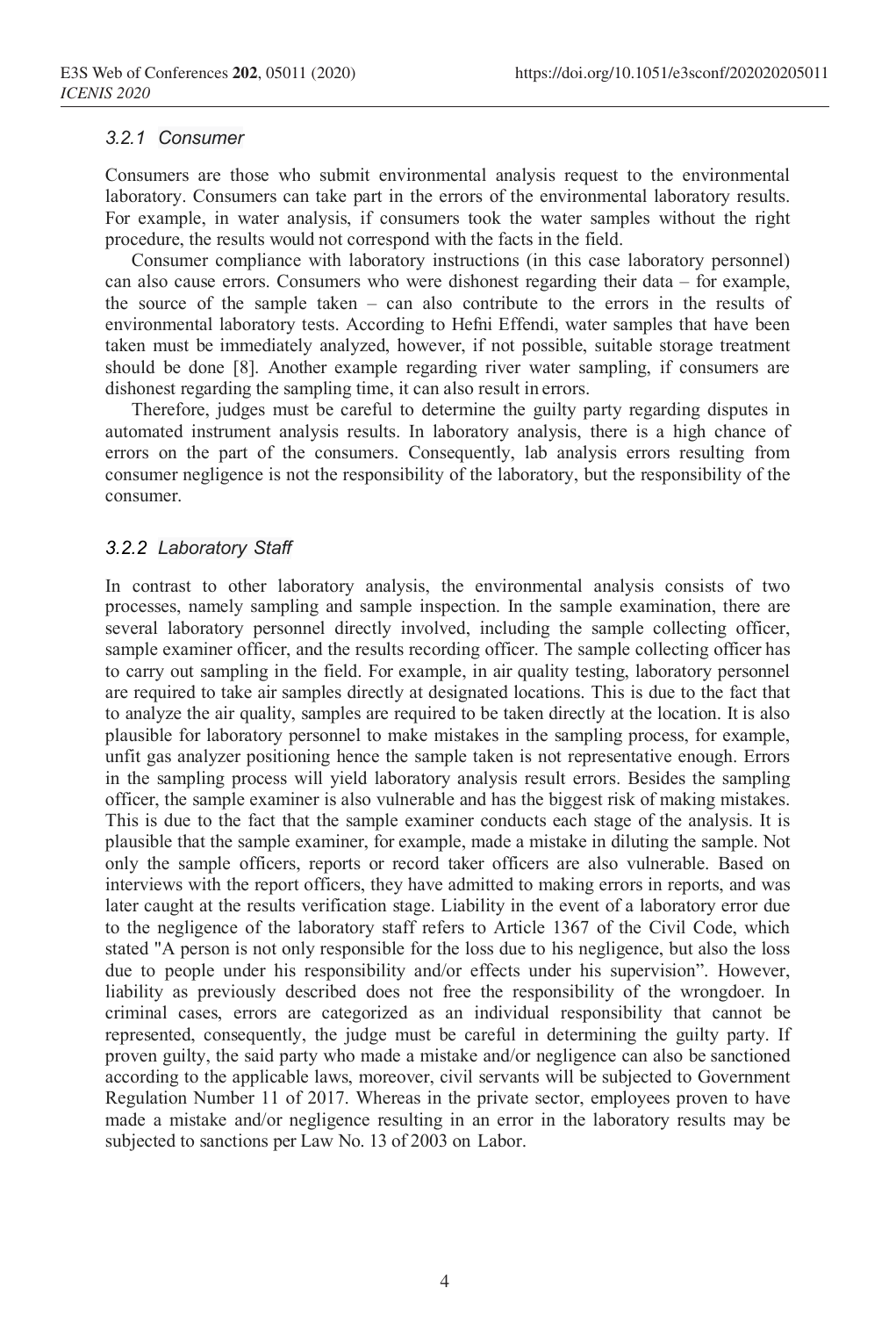#### *3.2.3 Laboratory Management*

Laboratory management is also a plausible contributor to the errors in the laboratory results. Automated instruments require maintenance, calibration, and room conditions that are appropriate to the needs of the instruments. Consequently, if these conditions are not fulfilled, it will affect the analysis results. Therefore, the laboratory must prove that the equipment has been maintained, calibrated, and placed in a suitable room and condition. In the case that the laboratory cannot give any proof, the offense will be handed to the laboratory management. In Article 1366 of the Civil Code, it was stated: "Every act that violates the law and brings harm to others requires the person who caused the loss due to his mistake to compensate for the loss." Hence, based on this regulation, the laboratory must compensate the consumer.



**Figure 1.** Laboratory Legal Entity

Based on ISO 17025 clause 5.1, laboratories must be a legal entity. The scheme of laboratory legal entity can be seen in Figure 1. Based on ISO 17025, the ownership status or legal entity of a laboratory is divided into three, namely private/state- owned/regionalowned laboratories, laboratories of government institutions, and laboratories that do not provide services to third parties [9]. The Laboratory of State- Owned Enterprises (SOEs) is regulated in Act Number 19 of 2003 on State-Owned Enterprises. In Article 1 of Law Number 19 of 2003 on State-Owned Enterprises, it is explained that SOEs are business entities whose capital investment is wholly or largely owned by the state through direct participation from separate state assets. SOEs can be in the form of limited liability companies or public companies, both of which are legal entities. If an error occurs in the results of laboratory analysis, SOE will be held as the responsible party.

Laboratories can also be in the form of Regional Owned Enterprises (ROE). "ROE in the form of regional enterprises are formed through regional regulations based on Law Number 5 of 1962 on Regional Enterprises. After a regional company becomes a limited liability company, the rules regarding limited liability companies apply to shares owned by the region in whole or in part [10]". If there is a legal dispute related to the error of the ROE's laboratory results, the legal responsibility would be taken by ROE.

A private laboratory must also be of a legal entity. This laboratory can be in the form of a limited company or owned by a foundation. If the laboratory is in the form of a limited company, the legal responsibility lies in the laboratory as a legal entity. Whereas if the laboratory is owned by a foundation, the responsibility lies on the foundation that owns the laboratory.

The second legal responsibility is a government-owned laboratory. In this case, the laboratory can be a laboratory owned by the state government or owned by the regional government. State government-owned laboratories in the event of a dispute are the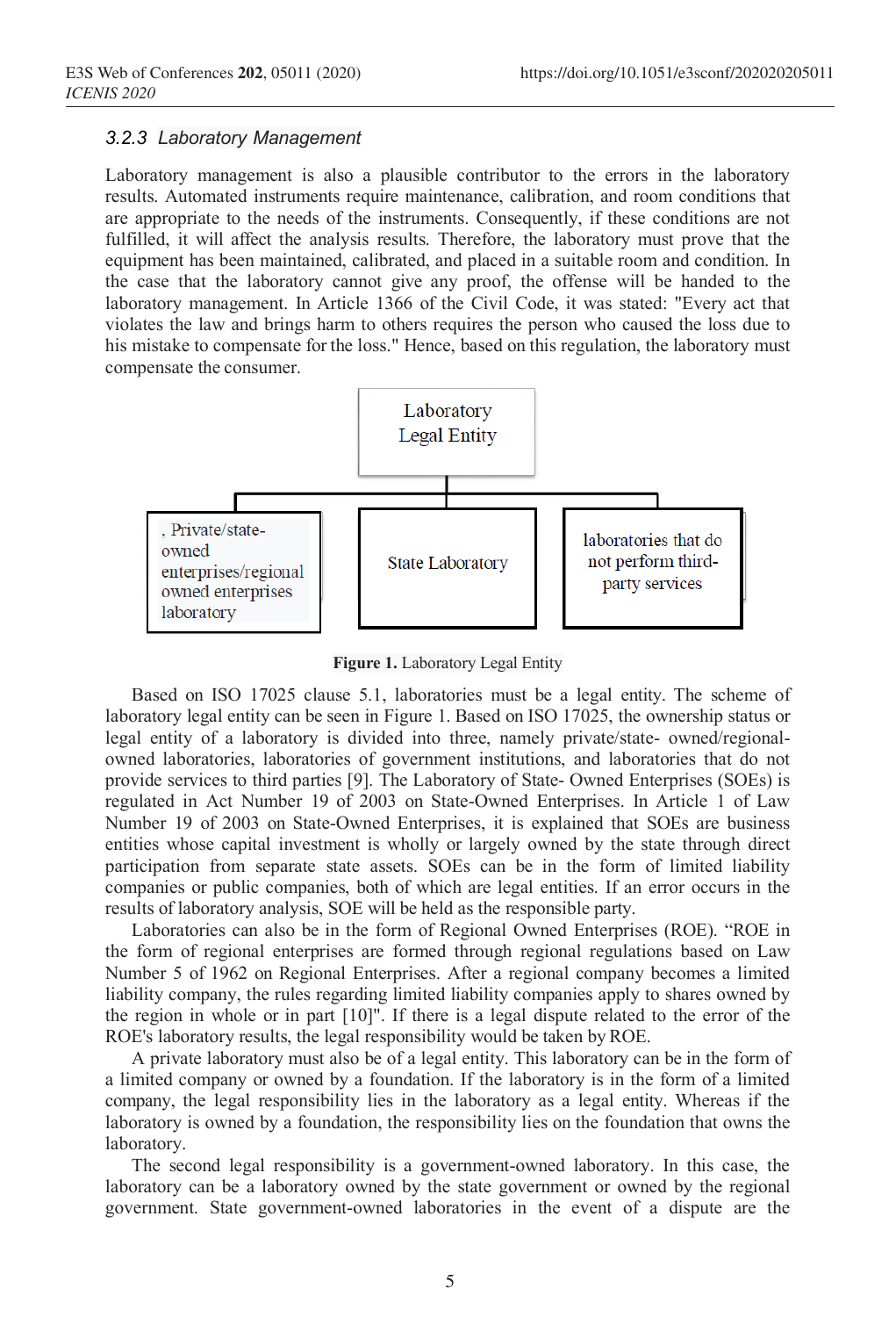responsibility of the state government or the managing ministry. If the laboratory is owned by the regional government, then the legal responsibility lies with the regional government or the regional head.

Laboratories that do not perform services for third parties are laboratories that carry out tests to support the activities of their parent organizations. This laboratory does not conduct testing for the benefit of other parties, hence, in the event of a dispute, the responsibility lies in the parent organization.

# **4. Conclusion**

Fundamentals of legal liability for errors in the results of environmental laboratory analysis with automatic instruments are Article 1234 of the Civil Code and Article 1365. The source of the error should be identified for legal responsibility to be taken into account. If the mistake is due to the consumer then the consumer would be held responsible. Whereas if the error lies in the laboratory officer and/or laboratory organizer, the legal responsibility lies to the owner of the laboratory.

# **5. Recommendation**

- 1. The laboratory must routinely carry out maintenance and calibration, as well as adjusting the laboratory conditions in accordance with what is needed by the instruments. The laboratory must also be careful in formulating the analysis agreement. The application of exoneration clauses is highly recommended for high- risk laboratory analysis. The laboratory should also be careful in accepting samples from consumers to avoid lawsuits due to consumer self-negligence.
- 2. Laboratory consumers are advised to be careful in choosing laboratories. Accreditation should be considered as it guarantees laboratory quality. Consumers also have to understand the methods used for the analysis to minimize the risk of negligence caused both by the consumer and the laboratory.
- 3. Laboratory personnel is encouraged to pay closer attention to each stage of the analysis. Officers must record every activity carried out along with the environmental conditions when conducting an analysis or sampling, as the environmental conditions also affect the results of the analysis. Hence in the event of a laboratory dispute, there is enough evidence.

# **References**

- [1] Y. Liao and other; The Impact of The Fourth Industrial Revolution: a Cross- Contry/ Region Comparison; *Production;* **28**; 3 (2018)
- [2] R.N.S Koloay; Perkembangan Hukum Indonesia Berkenaan Dengan Teknologi Informasi Dan Komunikasi; Jurnal Hukum Unsrat; **5**; 22 (2016)
- [3] R Subekti; Aneka Perjanjian; Alumni; Bandung; 69 (2006)
- [4] R. Subekti; Pokok-Pokok Hukum Perdata Cetakan ke **26**; 144 (1994)
- [5] M. Darus Badrulzaman; Aneka Hukum Bisnis; Alumni; Bandung; 47 (1994)
- [6] J. Stevany Manumpil; 2016; *Klausula Eksonerasi Dalam Hukum Perlindungan Konsumen Di Indonesia*; Lex Privatum; **4**; 3**;** 36 (2016)
- [7] Y. Luluk R. and other; Proving the Accuracy and Legal Liability of Clinical Laboratory Examination Result Using Automatic Tools; Soepra Jurnal Hukum Kesehatan; **5**; 2 (2019)